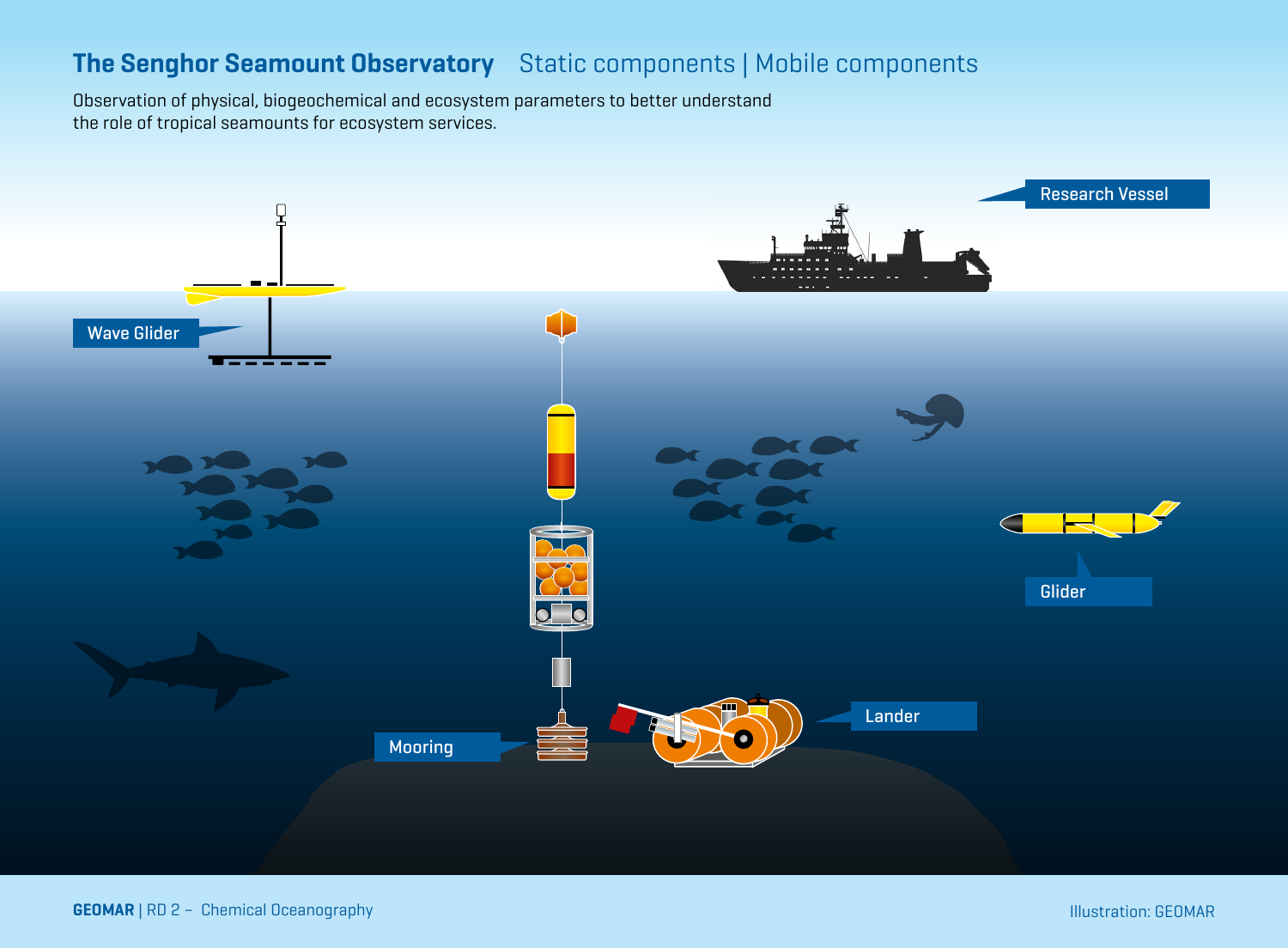<span id="page-1-0"></span>The autonomous long-term observation system consists of a winched profiler system and two landers equipped with time-lapse cameras, ADCP and biogeochemical sensors. It will be placed on top of the seamount. For information on the sensors please click on the respective device.

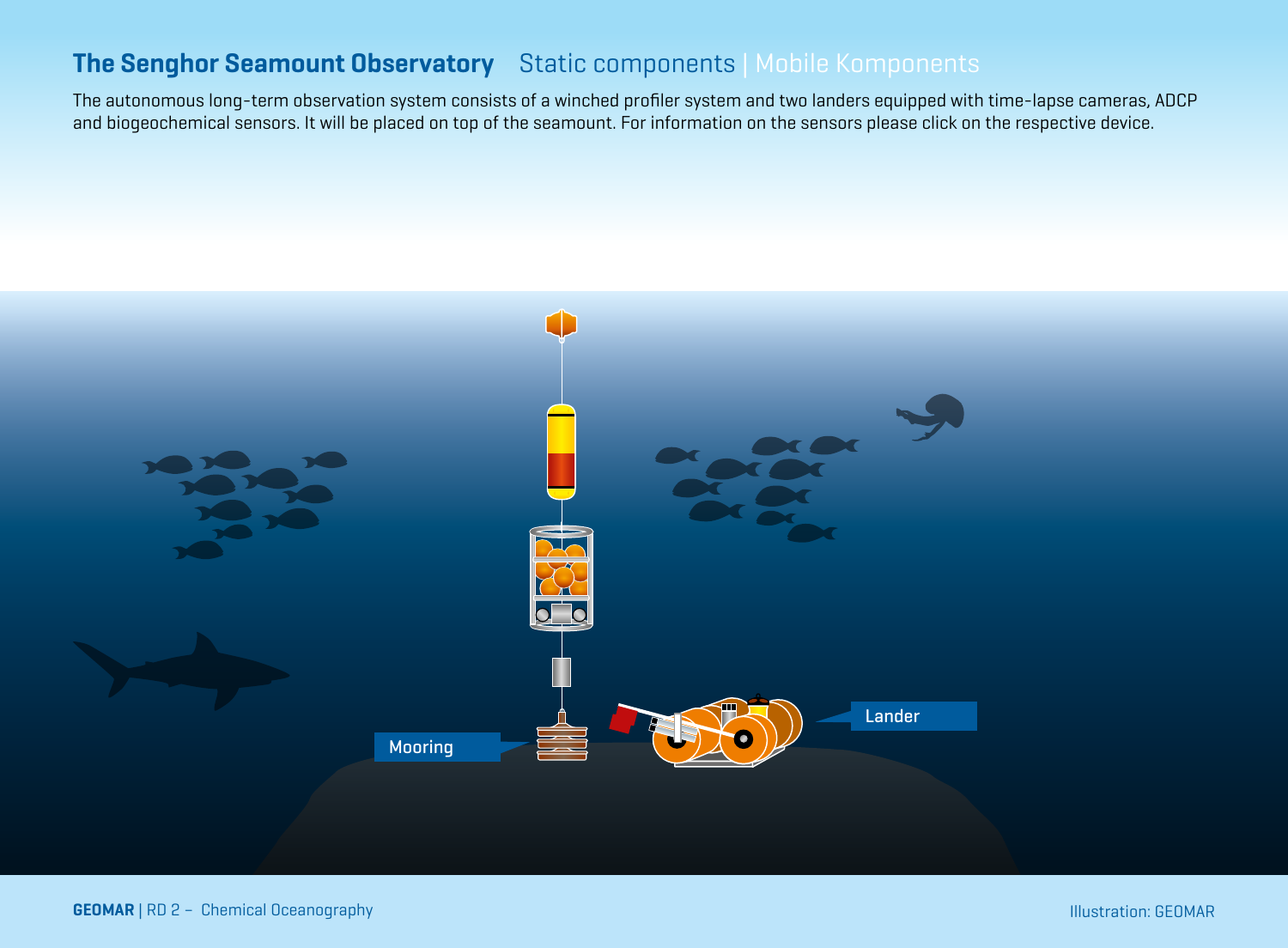<span id="page-2-0"></span>The autonomous long-term observation system consists of a winched profiler system and two landers equipped with time-lapse cameras, ADCP and biogeochemical sensors. It will be placed on top of the seamount. For information on the sensors please click on the respective device.

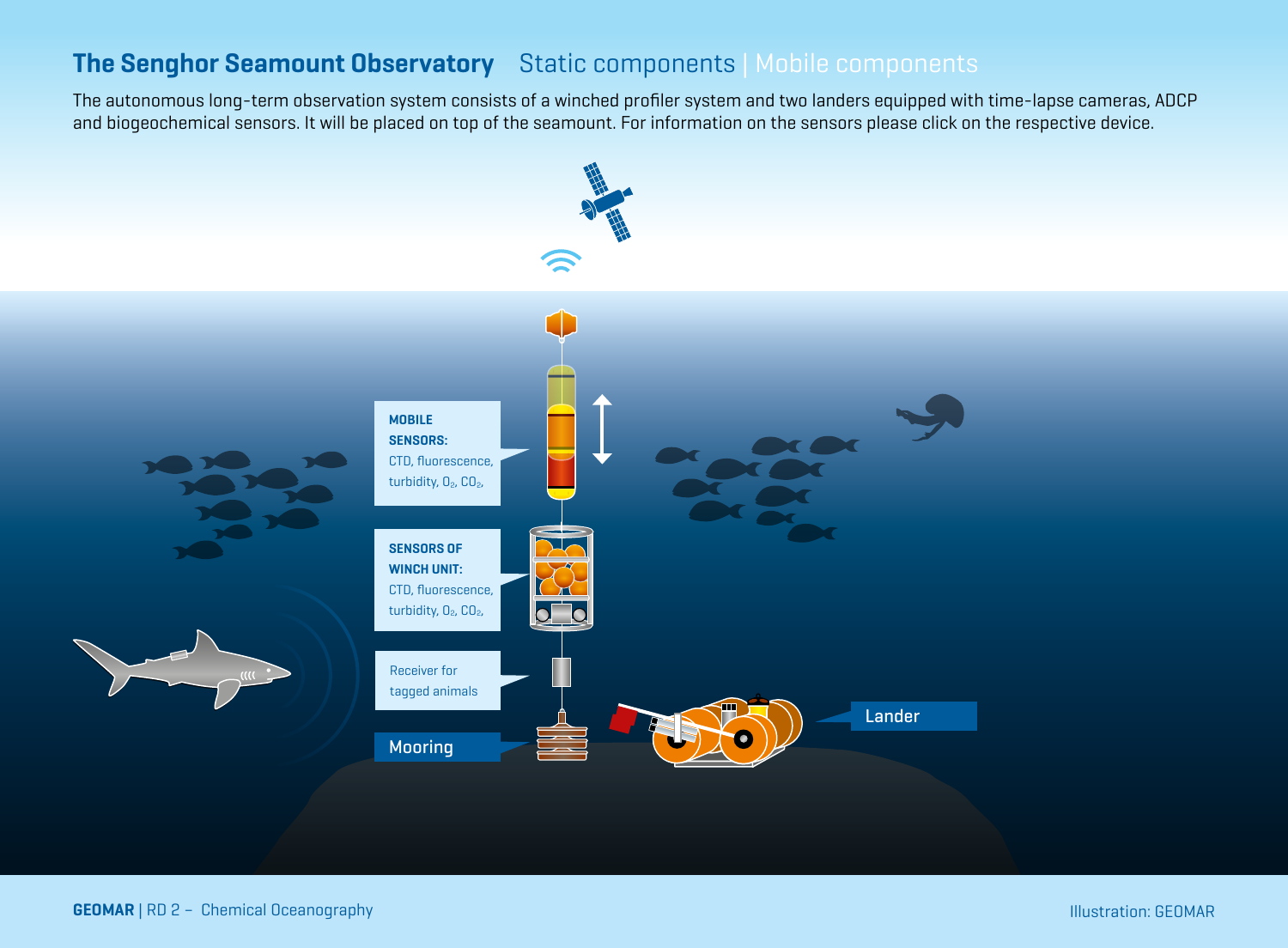<span id="page-3-0"></span>The autonomous long-term observation system consists of a winched profiler system and two landers equipped with time-lapse cameras, ADCP and biogeochemical sensors. It will be placed on top of the seamount. For information on the sensors please click on the respective device.

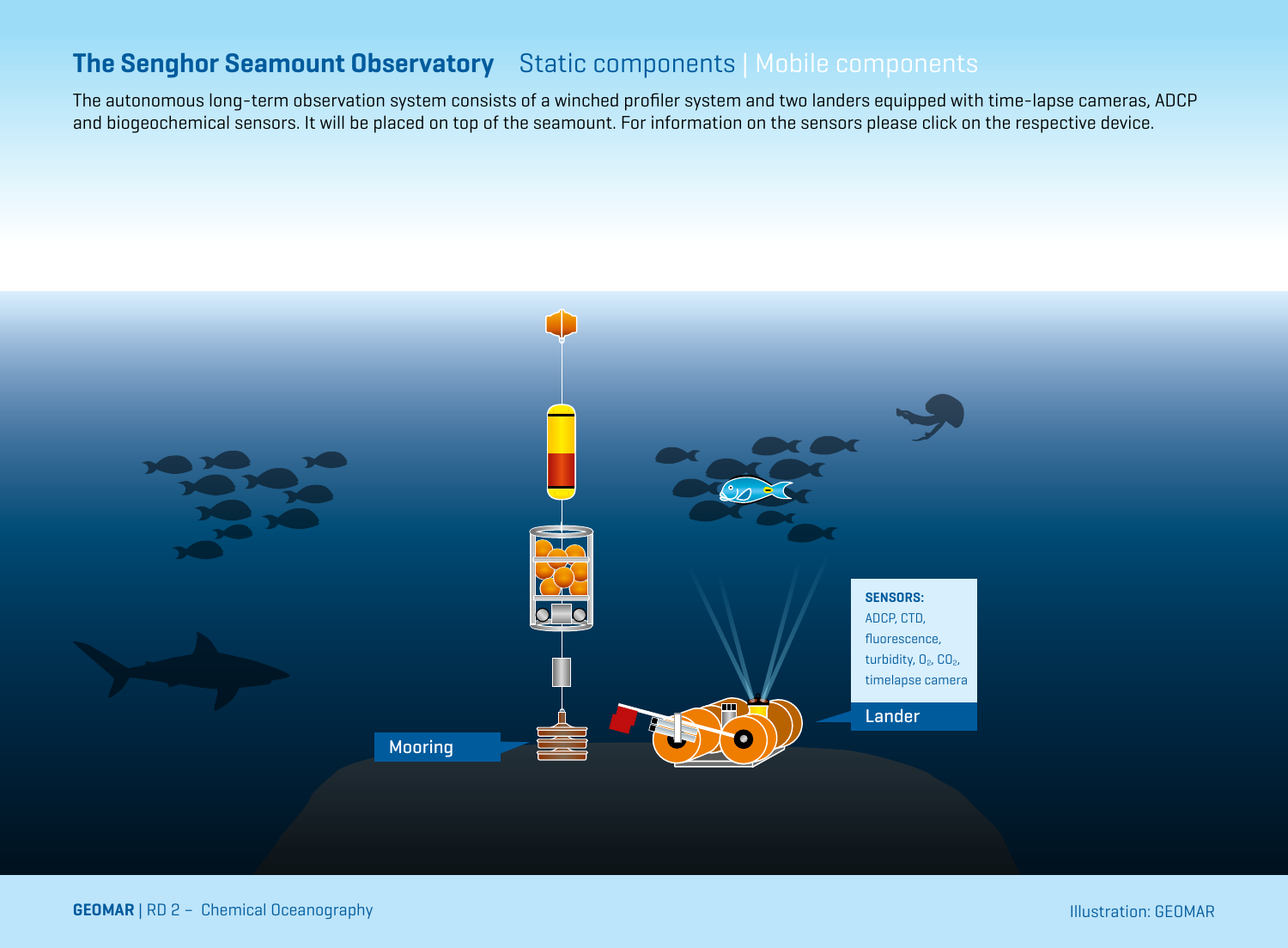<span id="page-4-0"></span>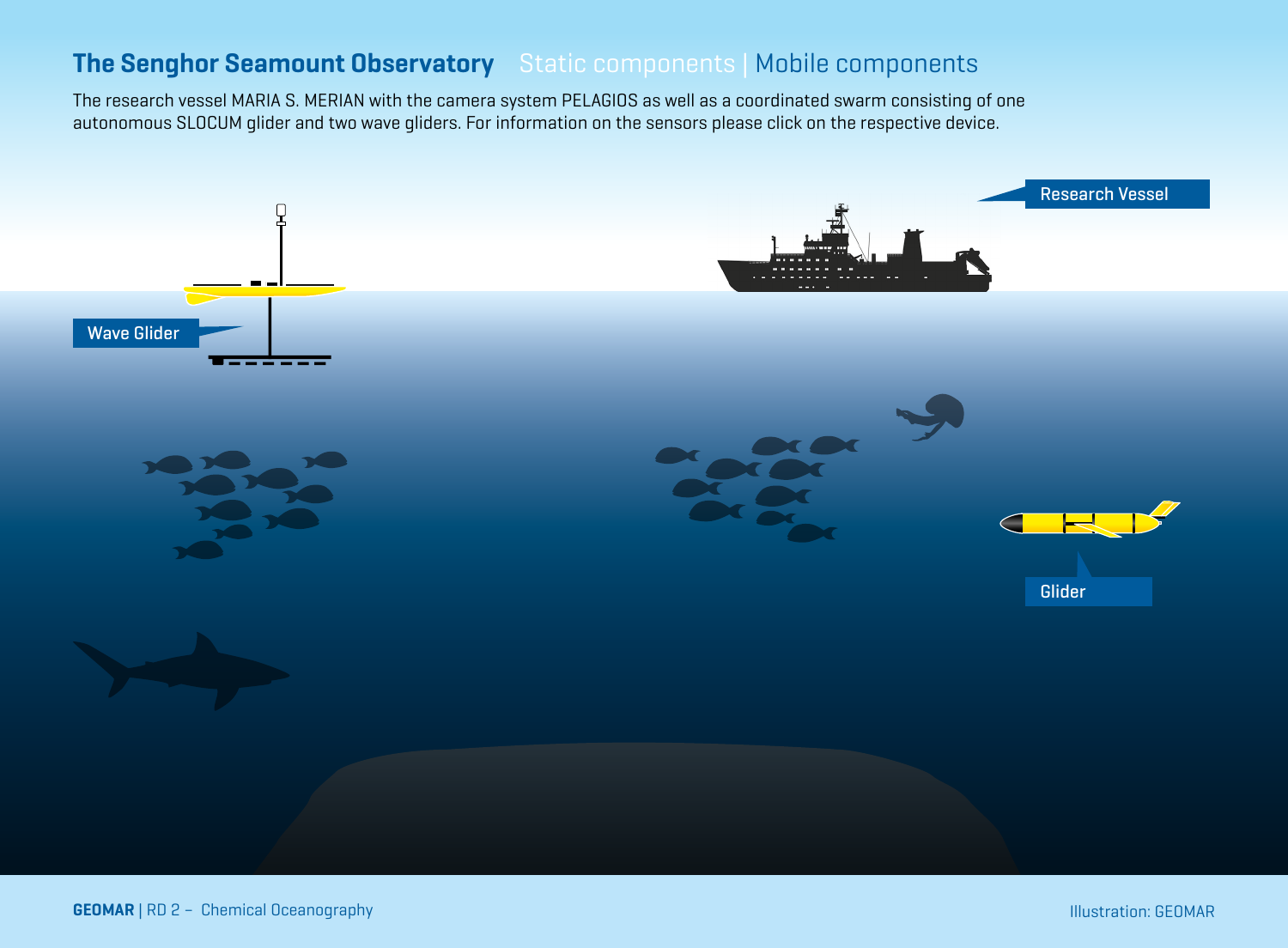<span id="page-5-0"></span>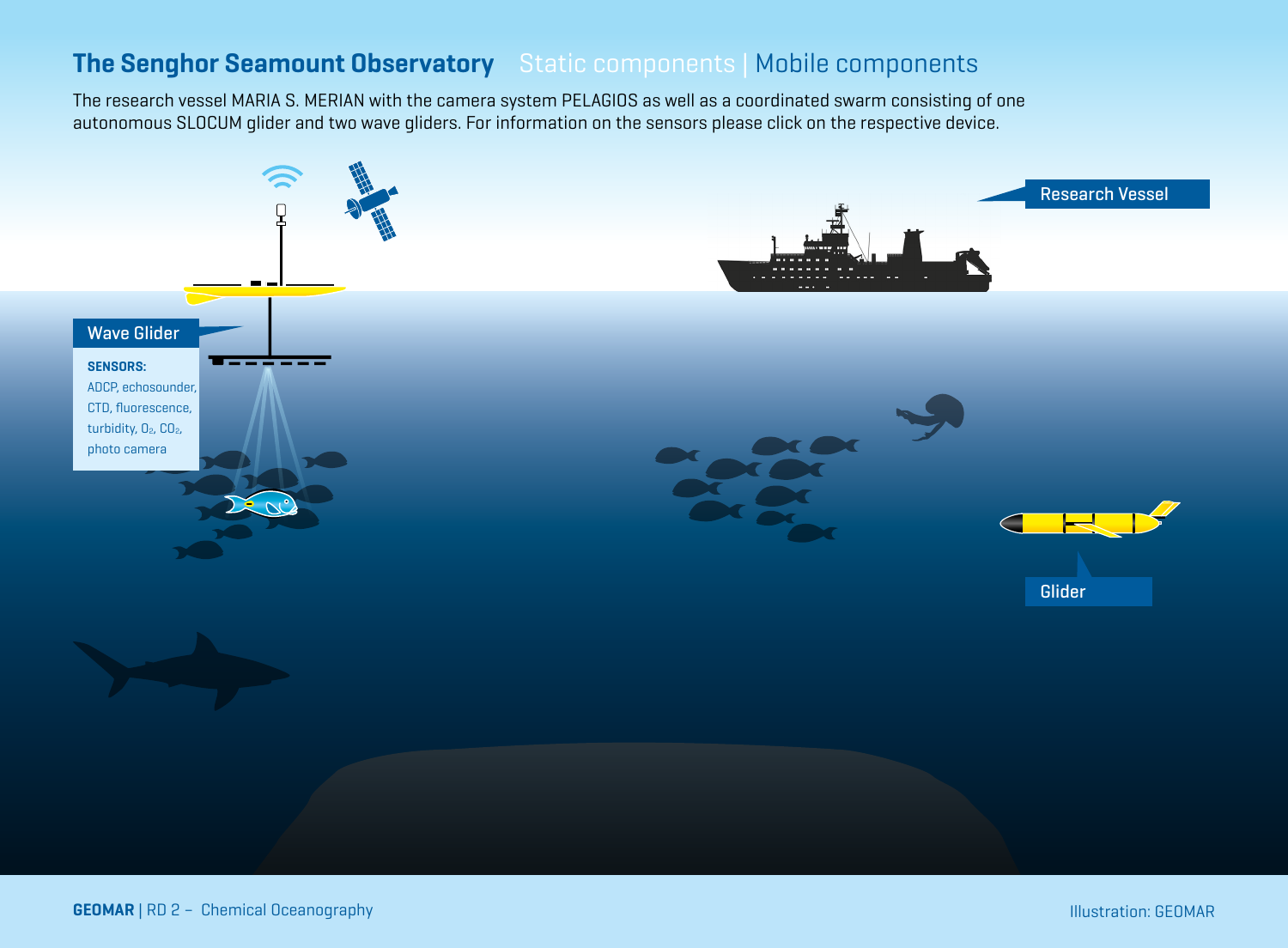<span id="page-6-0"></span>